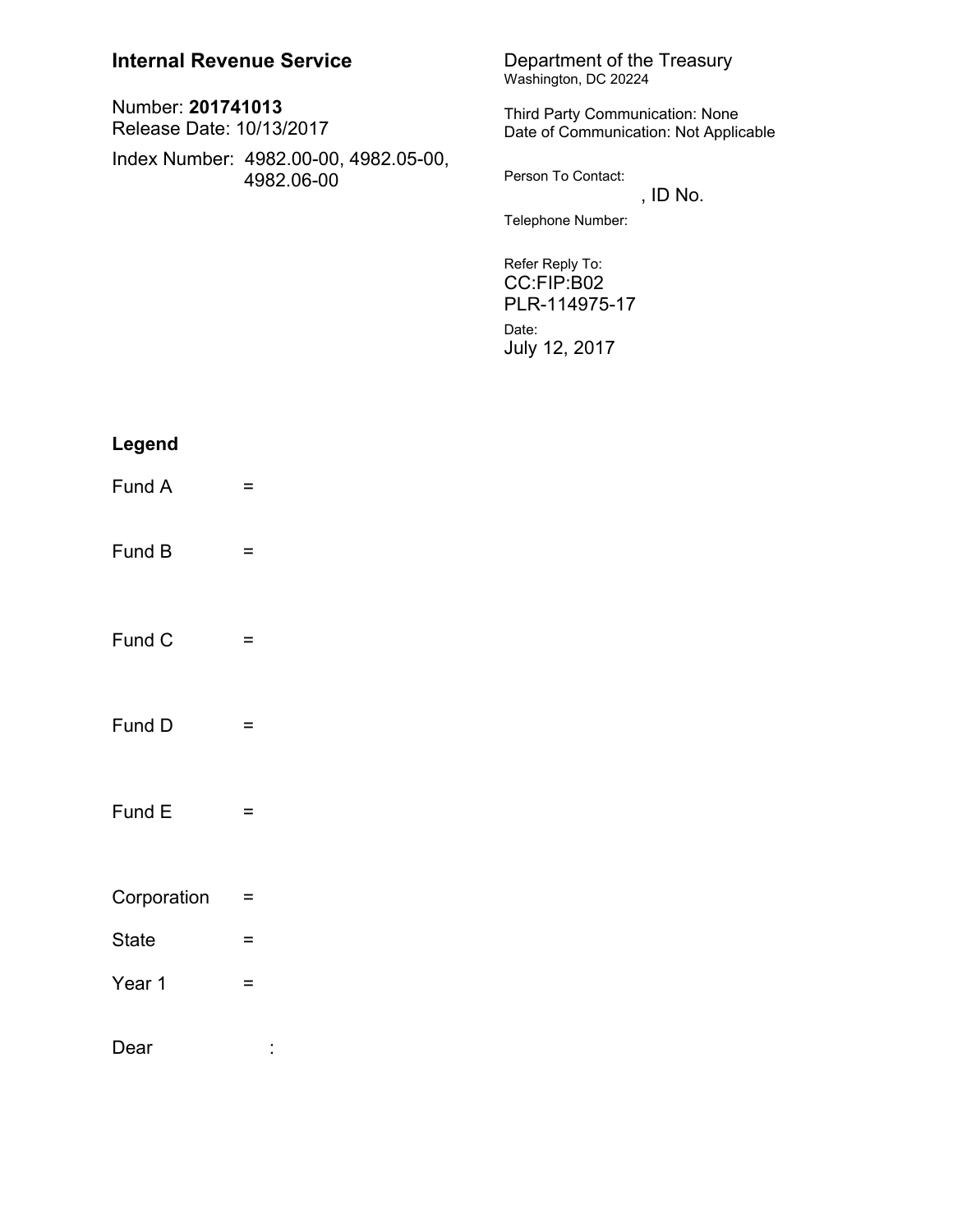This responds to a letter dated May 5, 2017, submitted on behalf of Fund A, Fund B, Fund C, Fund D, and Fund E (collectively, "Funds"). Funds request consent to revoke previous elections made by Funds under section 4982(e)(4)(A) of the Internal Revenue Code ("Code"), for Year 1 and subsequent years.

## FACTS

Each Fund constitutes a portfolio within Corporation, which is incorporated under the laws of State. Each Fund is registered with the Securities and Exchange Commission as an open-ended management investment company under the Investment Company Act of 1940, as amended. Each Fund has made an election under section 851(a) to be treated as a regulated investment company ("RIC") for federal income tax purposes under Subtitle A, Chapter 1, Subchapter M of the Code. The overall method of accounting for each Fund is an accrual method and the taxable year end for each Fund is December 31.

The Funds represent that since inception, each Fund has elected under Section 4982(e)(4)(A) to use its taxable year ending December 31, in lieu of the one-year period ending on October 31, for the purposes of calculating the required distribution under sections 4982(b)(1) and (e) in order to avoid payment of an excise tax under section 4982(a).

At the time each Fund originally made the election under section  $4982(e)(4)(A)$ , each Fund assumed that the election would relieve the administrative burden associated with dual calculations of capital gain net income, mark-to-market gains and losses, and specified gains and losses (or the predecessor foreign currency gains and losses and section 1296 gains and losses) under the excise and Subchapter M regimes. However, each Fund's experience has been that the election has created additional administrative complexities primarily due to time constraints in declaring required distributions to avoid the excise tax imposed by section 4982. Furthermore, each Fund has become aware of regulations that coordinate excise tax and Subchapter M rules that greatly reduce the administrative burden of having a tax year different from the period used for determining required distributions under section 4982.

Accordingly, each Fund seeks consent to revoke its election under section 4982(e)(4)(A) to use the taxable year for purposes of calculating its required distribution for purposes of sections 4982(b) and 4982(e). Each Fund makes the following representations:

1. Fund's desire to revoke its election is due to administrative and non-tax related financial burdens caused by the election;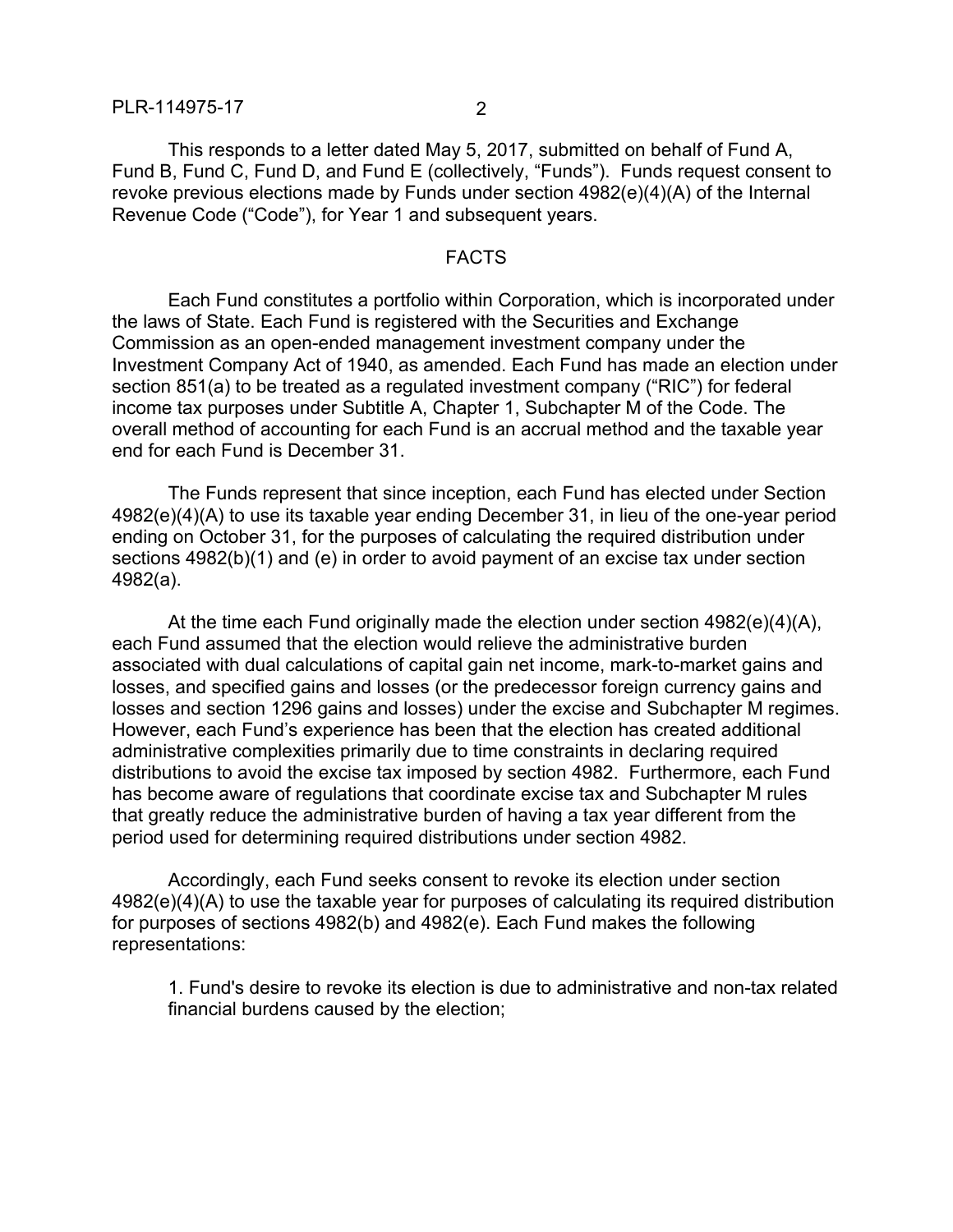2. Fund is not seeking to revoke its election in order to preserve or secure a tax benefit;

3. Fund will neither benefit through hindsight, nor prejudice the interest of the government if permitted to revoke its election; and

4. Fund will not make a subsequent election under section 4982(e)(4)(A) for at least five calendar years following the year of the grant of revocation.

## LAW & ANALYSIS

Section 4982(a) imposes an excise tax on every RIC for each calendar year, equal to 4 percent of the excess, if any, of the "required distribution" over the "distributed amount" for the calendar year.

Section 4982(b)(1) defines the term "required distribution" to mean, with respect to any calendar year, the sum of (A) 98 percent of the RIC's ordinary income for such calendar year (as defined in section 4982(e)(1)), plus (B) 98.2 percent of its capital gain net income for the one-year period ending on October 31 of such calendar year.

Section 4982(e)(4)(A) provides that if the taxable year of a RIC ends with the month of November or December, the RIC may elect to have its taxable year taken into account in lieu of the one-year period ending on October 31 of the calendar year for purposes of satisfying the required distribution defined in section 4982(b)(1)(B). Section 4982(e)(4)(B) provides that, once made, such election may be revoked only with the consent of the Secretary.

Section 4982(e)(5)(A) provides that any specified gain or specified loss which would be properly taken into account for the portion of the calendar year after October 31 shall be treated as arising on January 1 of the following calendar year. Section 4982(e)(5)(B) defines "specified gain" and "specified loss" as ordinary gain or loss from the sale, exchange, or other disposition of property (including the termination of a position with respect to such property). The terms include any foreign currency gain or loss attributable to a section 988 transaction and any amount includible in gross income under section 1296(a)(1), in the case of gain, or allowable as a deduction under section 1296(a)(2), in the case of loss. Section  $4982(e)(5)(C)$  provides that if a RIC makes an election under section 4982(e)(4), the last day of the RIC's taxable year will be substituted for October 31.

Section 4982(e)(6)(A) provides that, for the purposes of determining a RIC's ordinary income, each specified mark-to-market provision shall be applied as if such RIC's taxable year ended on October 31. Section 4982(e)(6)(A) also provides that in the case of a RIC making an election under section 4982(e)(4), the preceding sentence shall be applied by substituting the last day of the RIC's taxable year for October 31.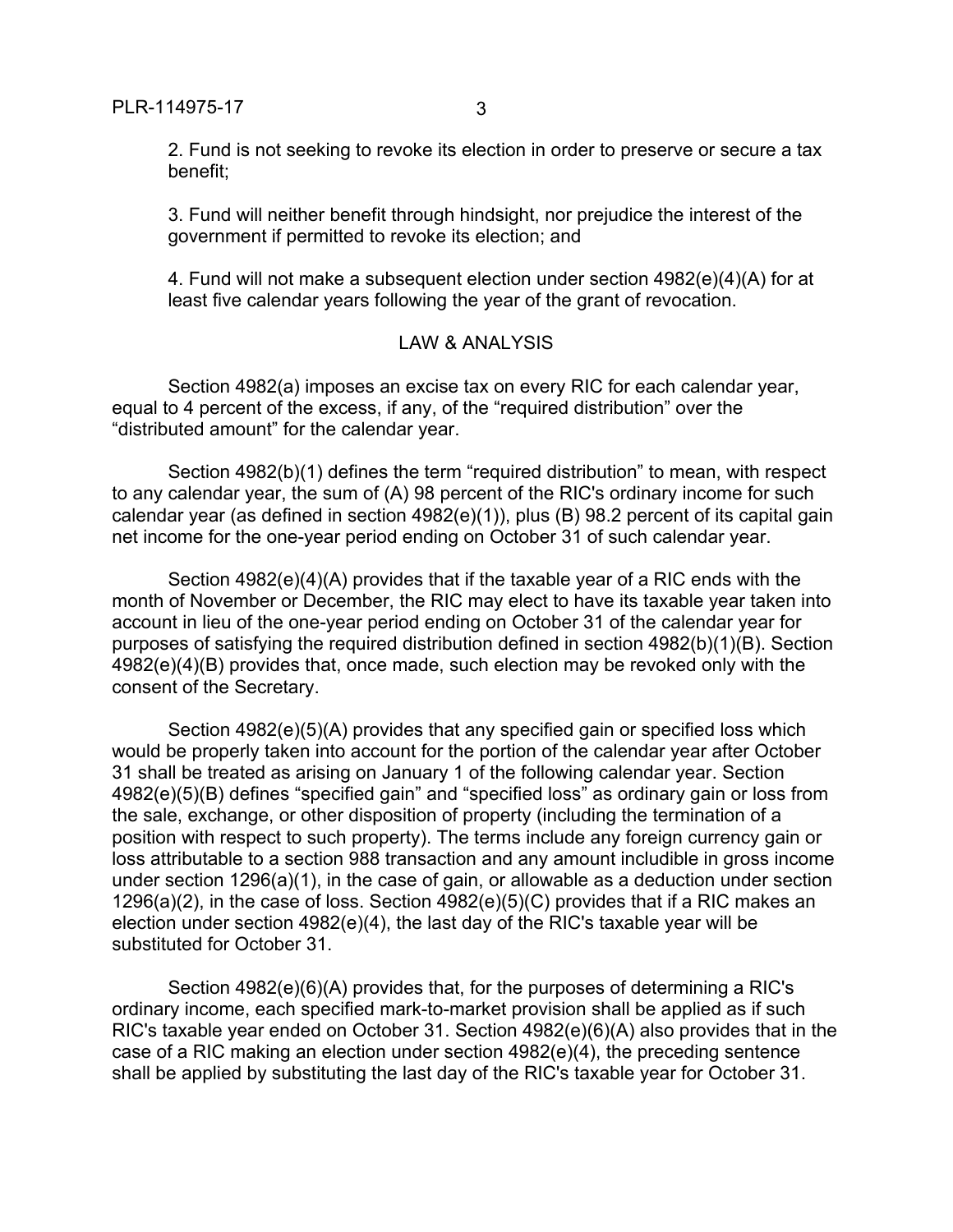Section 4982(e)(6)(B) defines "specified mark to market provision" as sections 1256 and 1296 and any other provision of the Code (or regulations thereunder) which treats property as disposed of on the last day of the taxable year or which determines income by reference to the value of an item on the last day of the taxable year.

Sections 4982(b)(1)(B) and 4982(e) provide that a RIC with a calendar year that does not have a section 4982(e)(4)(a) election in effect will compute capital gain net income for a one-year period ending on October 31. For a RIC that is revoking its election under section 4982(e)(4)(A), there is a possible inference that, for the first year following the revocation, such RIC's calculation of its capital gain net income will include the November-December period twice, once as part of the preceding calendar year and then again as part of the one-year period calculation for the year of change. To clarify that such a double inclusion is not required, each Fund has requested that the calculation of its required distribution with respect to capital gain net income for the transitional year be determined on the basis of capital gain net income recognized during the ten-month period from January 1, Year 1 through October 31 of Year 1.

For purposes of determining the amount that a RIC may designate as a capital gain dividend for a tax year, section 852(b)(3) and section 1.852-11(e) of the Treasury regulations provide special rules that exclude post-October losses from the computation. Section 852(b)(8) states that to the extent provided in the regulations, the taxable income of a RIC (other than a company that has made a 4982(e)(4)(A) election) shall be computed without regard to any specified late year losses attributable to transactions arising after October 31 of such year, and any such specified late year loss shall be treated as arising on the first day of the following tax year. Section 1.852-11(f) provides that a RIC may elect, in accordance with procedures in section 1.852-11(i), to compute its taxable income for a tax year without regard to part or all of any post-October foreign currency loss for that year. Similarly, sections 852(c)(2) and 1.852-11(g) provide that earnings and profits of a RIC for a tax year are determined without regard to any post-October capital loss or post-October foreign currency loss for that year. However, section 1.852-11(b) provides that the regulations under section 1.852-11 shall only apply to a taxable year for which an election under section  $4982(e)(4)(A)$  does not apply. Consequently, for purposes of the aforementioned rules, it is necessary to determine the first tax year for which the election under section 4982(e)(4)(A) will not apply.

## **CONCLUSION**

Based upon the information submitted and the representations made, we conclude that the Funds' desire to revoke their elections under section 4982(e)(4)(A) is because of administrative burdens and not because of any federal tax-related financial burden caused by the election. The Funds do not seek to revoke their elections for the purpose of preserving or securing federal tax benefits. Additionally, the Funds will neither benefit through hindsight nor prejudice the interests of the government as a